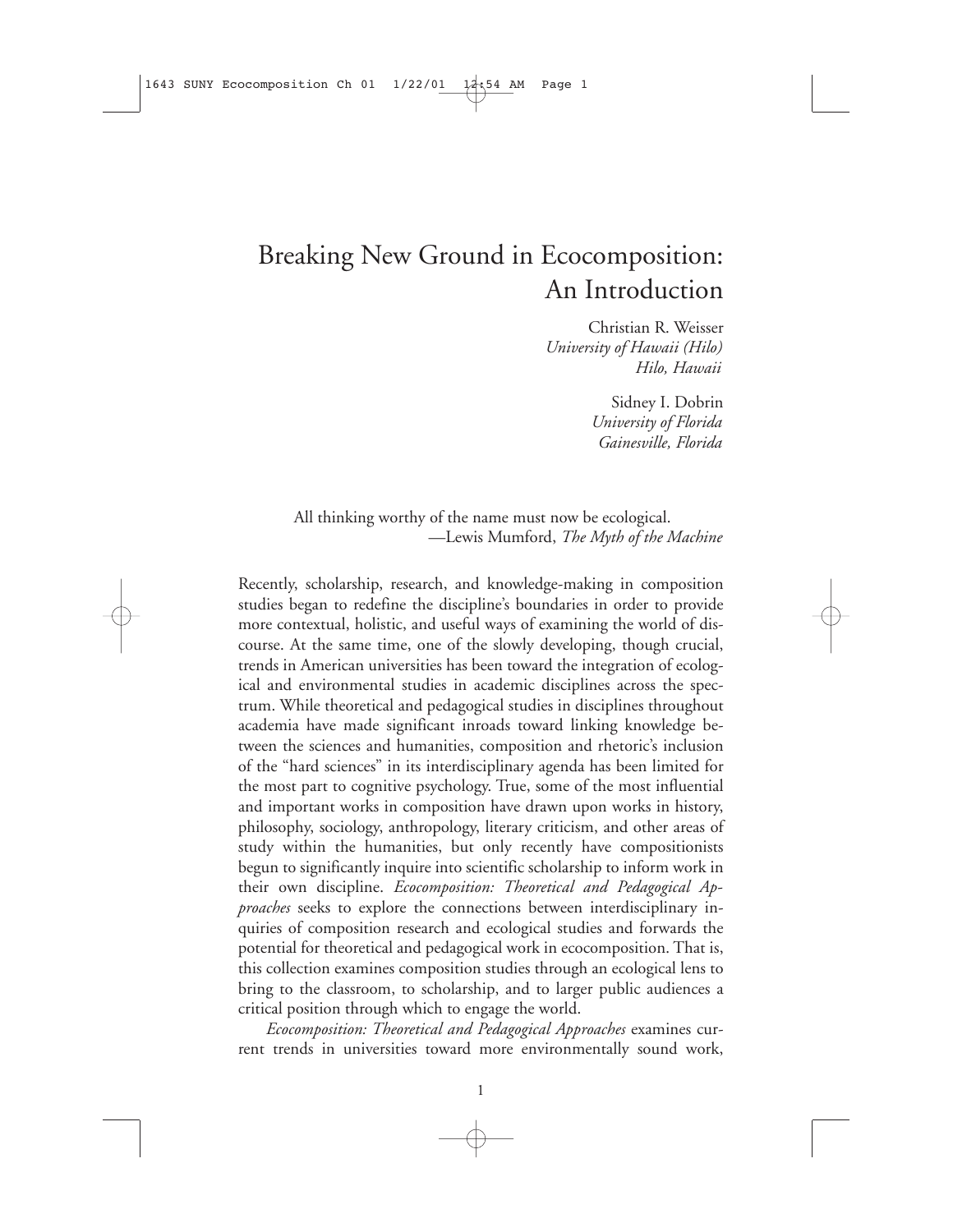explores the intersections between composition research—that is, discourse studies—and ecostudies, and offers possible pedagogies for the composition classroom. As the essays in this collection demonstrate, the intersections between ecotheory and composition studies in theory and pedagogy have never before been addressed in a scholarly collection in depth or in detail. This volume brings together a diverse array of prominent voices to discuss ecocomposition.

Though it may be our urge in this introduction to provide a concrete definition of *ecocomposition,* we are going to resist doing so to some degree, since the eighteen essays gathered in this collection stand as that very definition. Or, to be more accurate, they stand as the initiation of that definition; that is, we hope that these essays contribute to a larger conversation about ecocomposition. Having said that however, let us offer the premise that ecocomposition is an area of study which, at its core, places ecological thinking and composition in dialogue with one another in order to both consider the ecological properties of written discourse and the ways in which ecologies, environments, locations, places, and natures are discursively affected. That is to say, ecocomposition is about relationships; it is about the coconstitutive existence of writing and environment; it is about physical environment and constructed environment; it is about the production of written discourse and the relationship of that discourse to the places it encounters.

It seems to us that in a collection about ecocomposition, the locations from which these contributions emerge are inseparable from the very ideas that they report. These essays come from a diverse array of locations, both theoretical and physical, and these perspectives provide a variety of approaches to understanding and practicing ecocomposition. In the spirit of biodiversity, hearing from a range of scholars from a range of places is crucial to ecocomposition scholarship. Ecocomposition must be a bio-diverse discipline. The essays in this collection move toward such a diversity.

In the opening essay of the collection, "Writing Takes Place," Sid contends that composition is an ecological pursuit. He provides an initial definition of ecocomposition in light of traditional definitions of ecology and claims that ecocomposition "is the investigation of the total relations of discourse both to its organic and inorganic environment and the study of all of the complex interrelationships between the human activity of writing and all of the conditions of the struggle for existence." He then provides a rationale for why ecocomposition is critical to composition studies and extends the notion that composition is already ecological and "that writing and rhetoric cannot be separated from place, from environment, from nature, from location."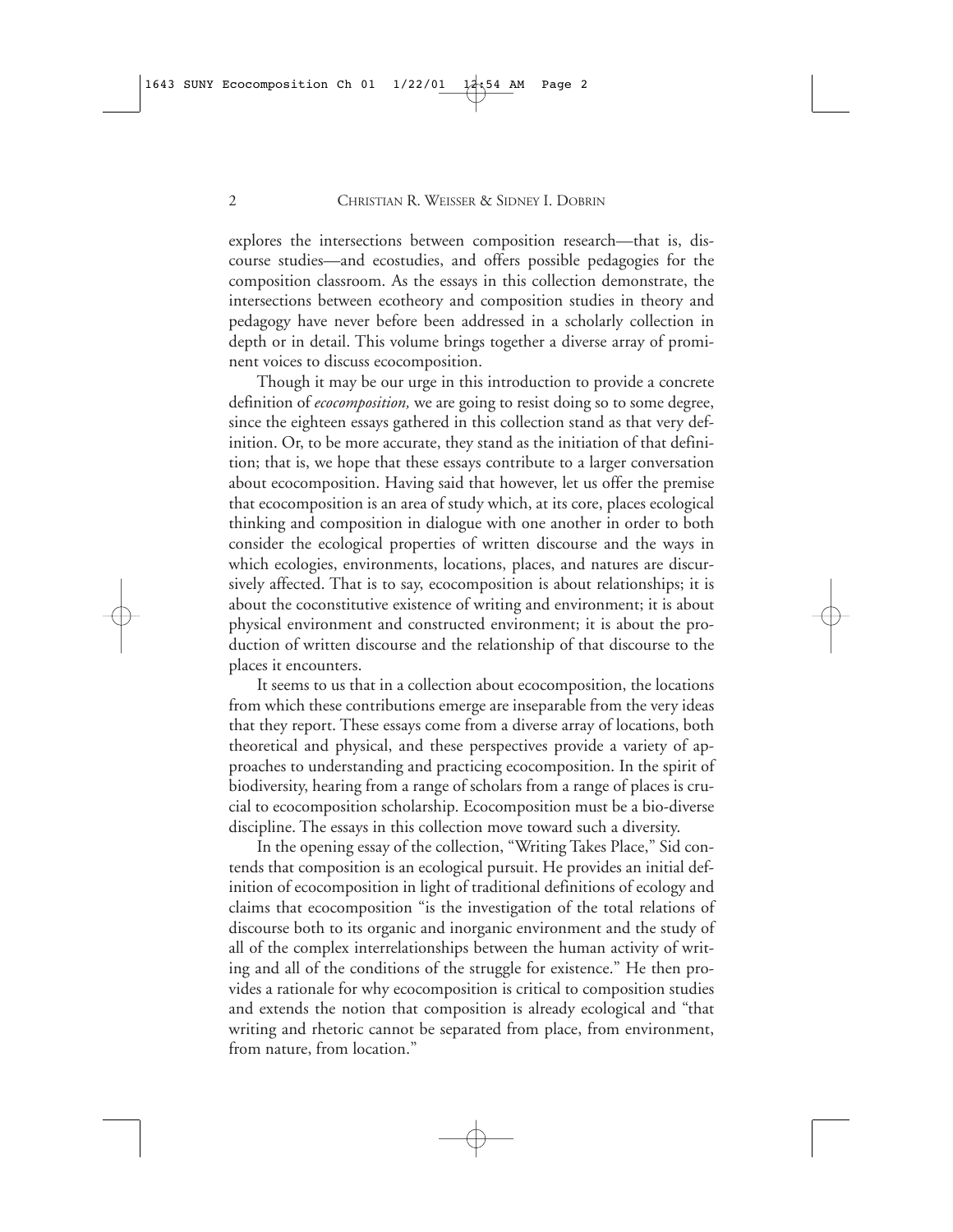Providing more initial definitions, Derek Owens examines the concept of sustainability. He writes, "I hope it will suffice to equate sustainability with living more simply, buying less stuff, conserving and preserving limited resources, and resisting the addictions fostered within our current consumer culture." This, and his more detailed definitions are necessary as Owens claims that "Such definitions present a holistic interpretation of sustainability useful to educators who agree that we've a responsibility to invent a locally based, pedagogical ethic informed and inspired by an awareness of the need to think and act sustainably." He writes that "Given composition's access to incoming college students and its cross-disciplinary makeup, few fields might play as important a role as composition could in promoting a sustainable ethic. Those of us who teach composition and design writing programs have perhaps more responsibility than other faculty to promote sustainable thinking throughout the curriculum."

M. Jimmie Killingsworth, whose work in environmental rhetoric stands as fundamental to the evolution of ecocomposition, collaborates with John Krajicek in "Ecology, Alienation, and Literacy: Constraints and Possibilities in Ecocomposition." The authors begin by exploring some of the rhetorical stances that environmental writers might assume, and they examine the tradition in American nature writing toward alienated, individualistic perspectives as an example of the connectedness and disconnectedness that written discourse offers. Through an interesting narrative of their lives as writing teachers, both inside and outside of the classroom, Killingsworth and Krajicek make the point that writing—particularly that which locates itself within the natural world—often involves both alienation and communion. They write, "Like literacy, environmentalism could not be sustained without both alienated individuals and mass identification, indeed without a degree of alienation and identification within each individual." The movement from solitude to society and back again, they argue, "is the very motion of literacy."

Like Killingsworth and Krajicek's contribution, many of the essays in this collection focus on thinking and writing about "Natural" places; however, Julie Drew's essay focuses on the primary "place" of writing instruction—the composition classroom. She argues that compositionists might reimagine students as travelers, and by extension, we might construct a "politics of place that is more likely to include students in the academic work of composition, and less likely to continue to identify and manage students as discursive novices." Drew's innovative approach seeks to engage students in a form of discursive map-making, in which students become more responsible for identifying the various locations they inhabit,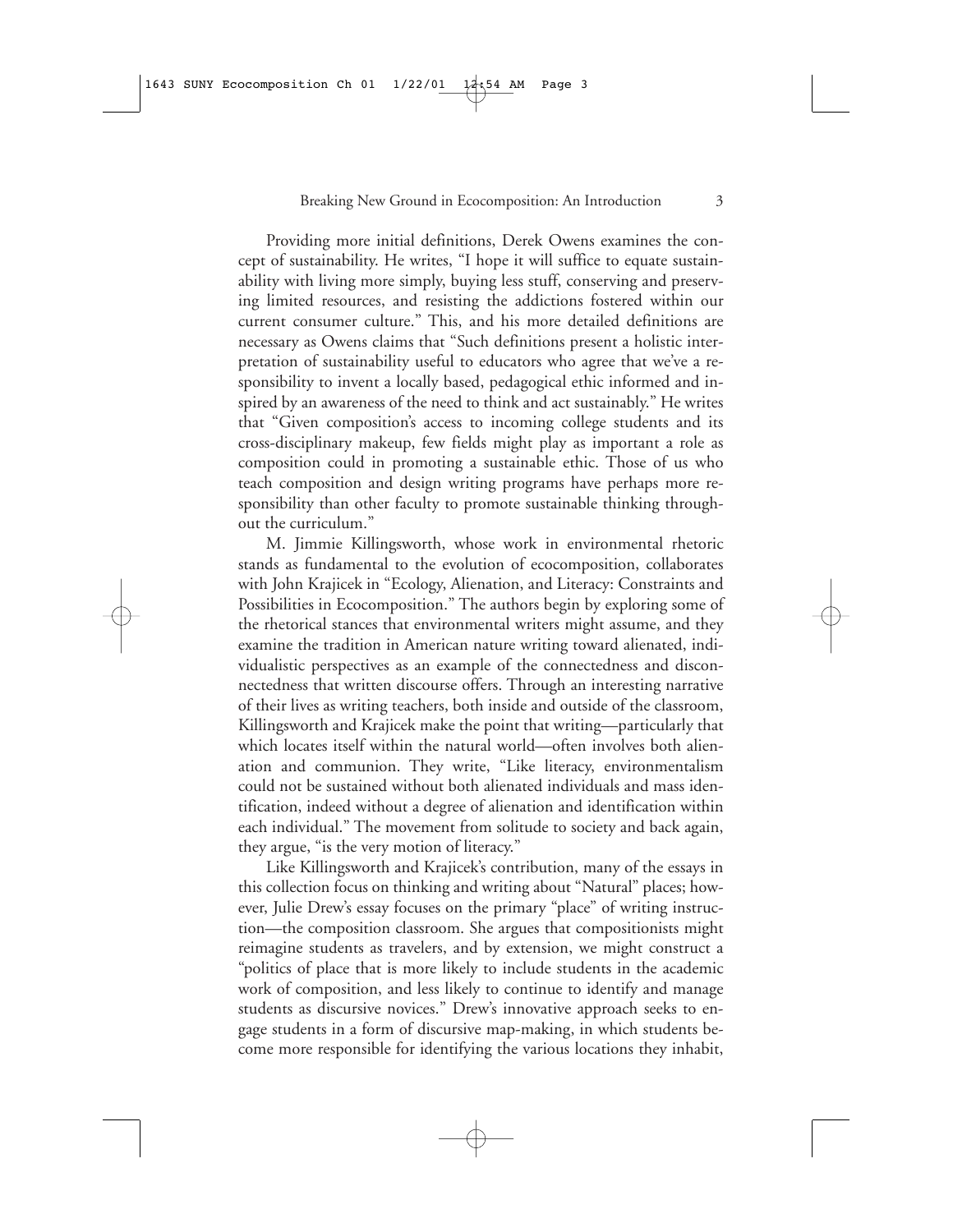the power relations indicated by language use that reside in those locations, and the discursive conventions familiar to insiders. Drew argues that rather than envisioning students as novices in the environment of academic discourse, they might more accurately be viewed "as travelers who, to varying degrees, have arrived in a place where power relations are obscured, the discourse is unfamiliar, and the conventions are as yet unmastered."

Like Drew's notion of inhabiting discursive locations, Anis Bawarshi suggests an ecological conception of genres, arguing that they are the sites in which communicants reproduce both the habits and habitats of discourse. In other words, he contends that writers use language to construct rhetorical environments or situations in which they exist, interact with one another, and enact social actions. Bawarshi states that "genres are the rhetorical ecosystems that allow communicants to enact and reproduce various situations, social practices, relations, and identities." To emphasize the ecological nature of genres, he examines several sites of discourse most notably, a physician's office—and highlights the ways in which this genre-constituted habitat shapes and mediates the discursive relationships therein. Bawarshi rightly urges compositionists to pay more attention to the rhetorical ecosystems within which communication and communicators take place and are made possible.

Following Drew's and Bawarshi's initial exploration of discursive sites, Christian's essay suggests that composition's conceptions of identity do not account for the degree to which various ecosystems and their inhabitants affect the discourse that individual human beings produce. He begins by tracing the recent history of composition theory to show how it has expanded to account for a greater number of influences on a writer's identity, and he goes on to argue that our conceptions of identity will remain *pre-ecological* until we begin to account for the "degree to which we orient ourselves to nonhuman others as well as to human reference groups." This move toward a more expansive conception of identity, Christian posits, allows us to envision writers and their discourse as "socially constructed and sustained in community with an enormous number of interconnected others along with their ecologies and habitats." He rightly urges us as compositionists to expand our field, and our field of vision, to include the nonhuman world in our investigations of the production of discourse and identity.

Randall Roorda, whose work in ecological literacy and nature writing has been crucial to the development of ecocomposition, begins his essay, "Great Divides: Rhetorics of Literacy and Orality," by noting the parallel development between composition and literacy studies and the "great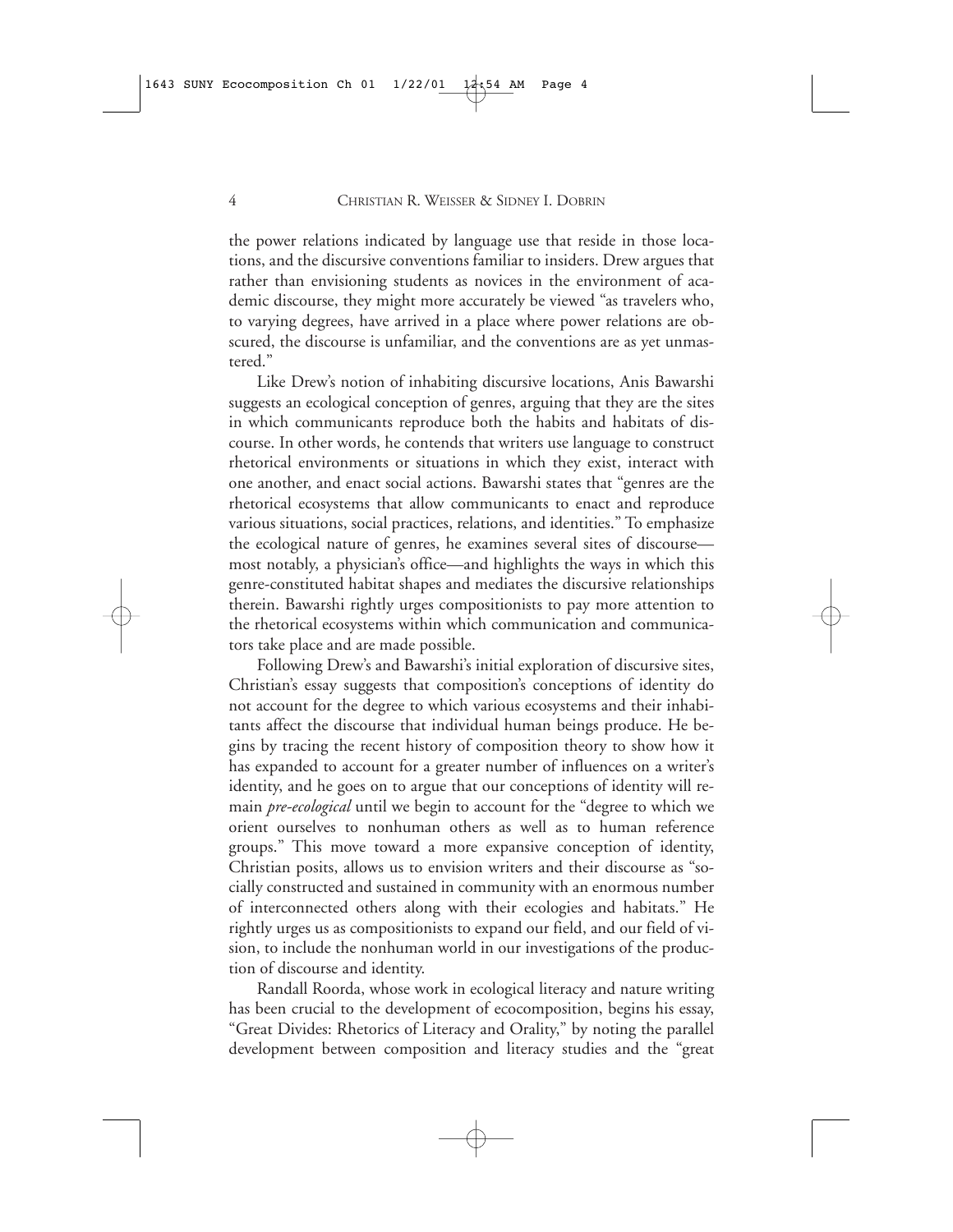divide" between perceptions of literacy and orality. He explores the various camps of thought regarding literacy and sketches "grounds upon which these disparate camps might agree to disagree, cognizant of points of departure in premises and argumentative procedures." Roorda couches this discussion in "claims made about literacy by environmentally oriented commentators" and indicates " respects in which those claims might be found wanting from the standpoint of many literacy professionals." Rhetorics of literacy and orality, Roorda contends, "can serve as instruments for thinking about instrumentation in thinking—one element in a more generalized critique of technology and culture from which educators cannot be excepted."

Stephen G. Brown, then, offers the Alaskan environment as "a master trope not only for indigenous identity, but for native resistance as well resistance to neocolonial imperialism in general, and to its particular manifestation in borderland signifying practices." Brown explores the "tension between signification and a native landscape, between the colonizer's tendency to take possession through naming and the Alaskan environment's ability to elude linguistic containment" and develops "the implications of foregrounding the environment as a category of critical inquiry in Composition Studies," a category he sees as significant as the "categories of race, class, and gender that have driven so much of the discourse in the field." Brown's inquiry develops "the usefulness of the environment as a topos of inquiry for actualizing the second, and oft-neglected aspect of Freirean praxis: for translating academic analysis of oppression in its various guises into meaningful social action" and analyzes "the manner in which signification functions as a vehicle of cultural domination, deploying as an analytical tool a postcolonial reading of representation in the borderlands across a spectrum of texts."

Mark C. Long begins his essay "Education and Environmental Literacy: Reflections on Teaching Ecocomposition in Keene State College's Environmental House" with the claim that "With academic writing and critical thinking understood as a function of cultural literacy, theorists and practitioners of writing have advocated the study of cultural production, introducing students to the ideological and material forces that reflect and shape their lives. Inviting students to draw upon their personal experiences with these cultural forces, and to sharpen their skills at identifying and interpreting cultural signs, composition theorists have definitively resituated the creative acts of reading, thinking, and writing in the ever-expanding domain of political and cultural practices." Like Brown's turn to Freirean praxis, Long goes on to explain that ecocomposition has defined itself with a goal similar to Paulo Freire's "critical consciousness" and to the latter's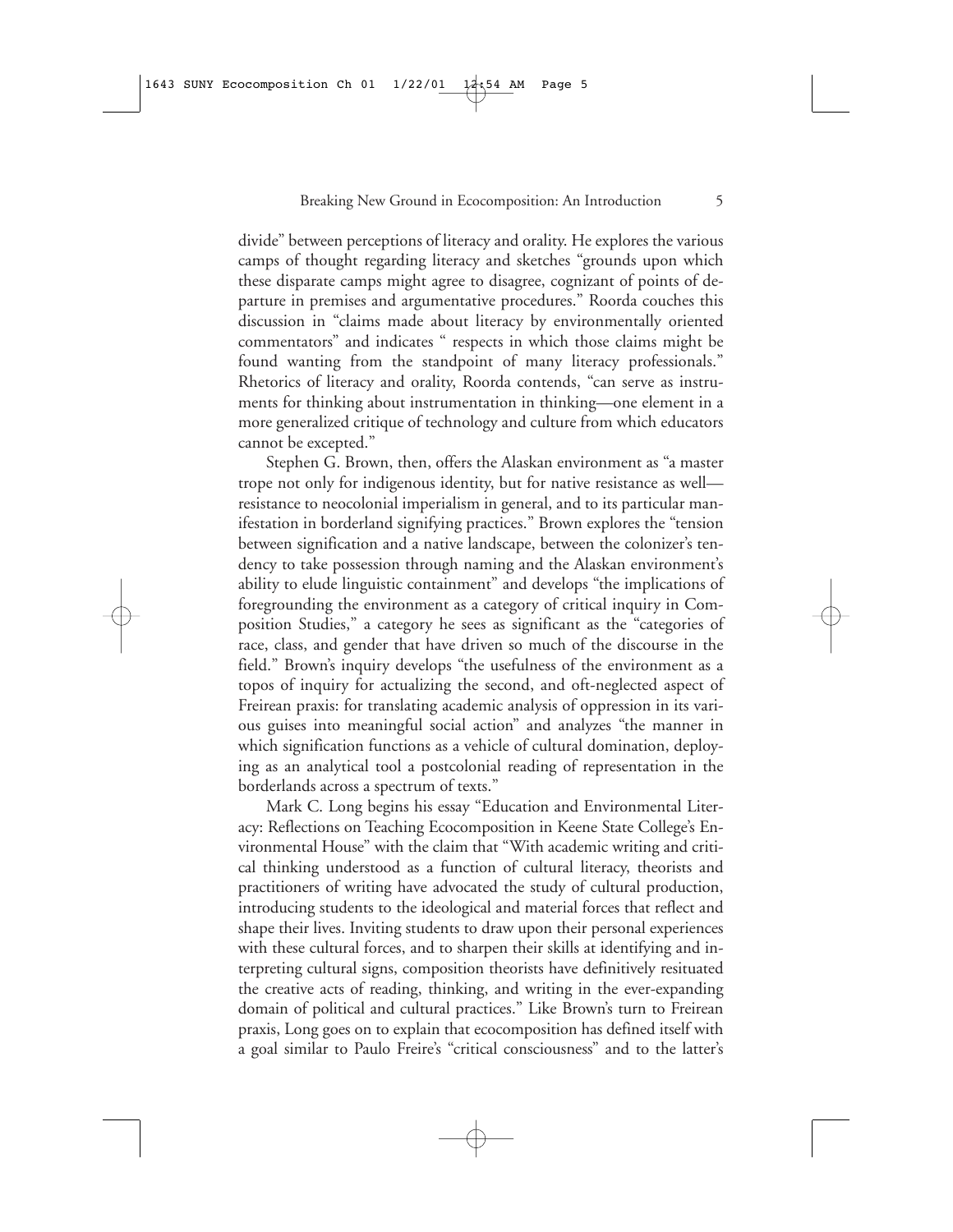understanding of literacy in mind. Long posits that for ecocomposition "the ambitious goal of linking academic and ecological literacy hinges, in part, on redefining the term *literacy* and then using it to address the local and global dimensions of environment problems." Long offers the theory that "the shift in emphasis from cultural to ecological literacy generates a space for the conceptual category of the environment in the composition course." He then describes two types of ecocompositions that push toward the agendas of literacy he sees as critical to ecocomposition.

Like Brown and Long, Arlene Plevin sees ecocomposition as a means through which more liberating pedagogies can be theorized and practiced. She argues that the complexity of theorizing place as a critical category as important as race, class, gender, or culture "reinvigorates composition studies by offering the additional potential for political engagement—environmental activism—a kind of activism that can be, as Freire writes in *Pedagogy of the Oppressed,* 'not pseudo-participation, but committed involvement.'" Plevin grounds her position in both Freire's work and in the writing that her own students have produced.

Greta Gaard—one of the most influential ecofeminist scholars—explores the close relationships between the important new work in ecocomposition and its indebtedness to research and activism in ecofeminism. Gaard correctly suggests that "ecocomposition and ecofeminism share many features of both process and perspective, and that ecocomposition offers a new and valuable approach to teaching not only writing but environmental ethics and social justice as well." Through her exploration of the theoretical and pedagogical intersections between ecofeminism and ecocomposition, Gaard posits that composition courses organized around these intersections have the potential to "encourage a healthy diversity of environmentalisms in the classroom and to teach students an appreciation for diversity that can prepare educated citizens to shape and participate in a multicultural, democratic, and ecological society."

Similarly, Colleen Connolly's essay explores the notion of diversity an important topic of discussion in composition studies—through the lens of feminism. She suggests that compositionists consider a writing curriculum that "examines how our relationship to the natural world, like our relationship to each other and to the social world, is based on the values, discourses, and institutional practices that shape and maintain our realities." Interestingly, Connolly's essay offers an ecofeminist pedagogy that aims to examine and think about the discursive and cultural practices that define the relations among individuals, society, and nature providing students with opportunities to write environmentally conscious essays.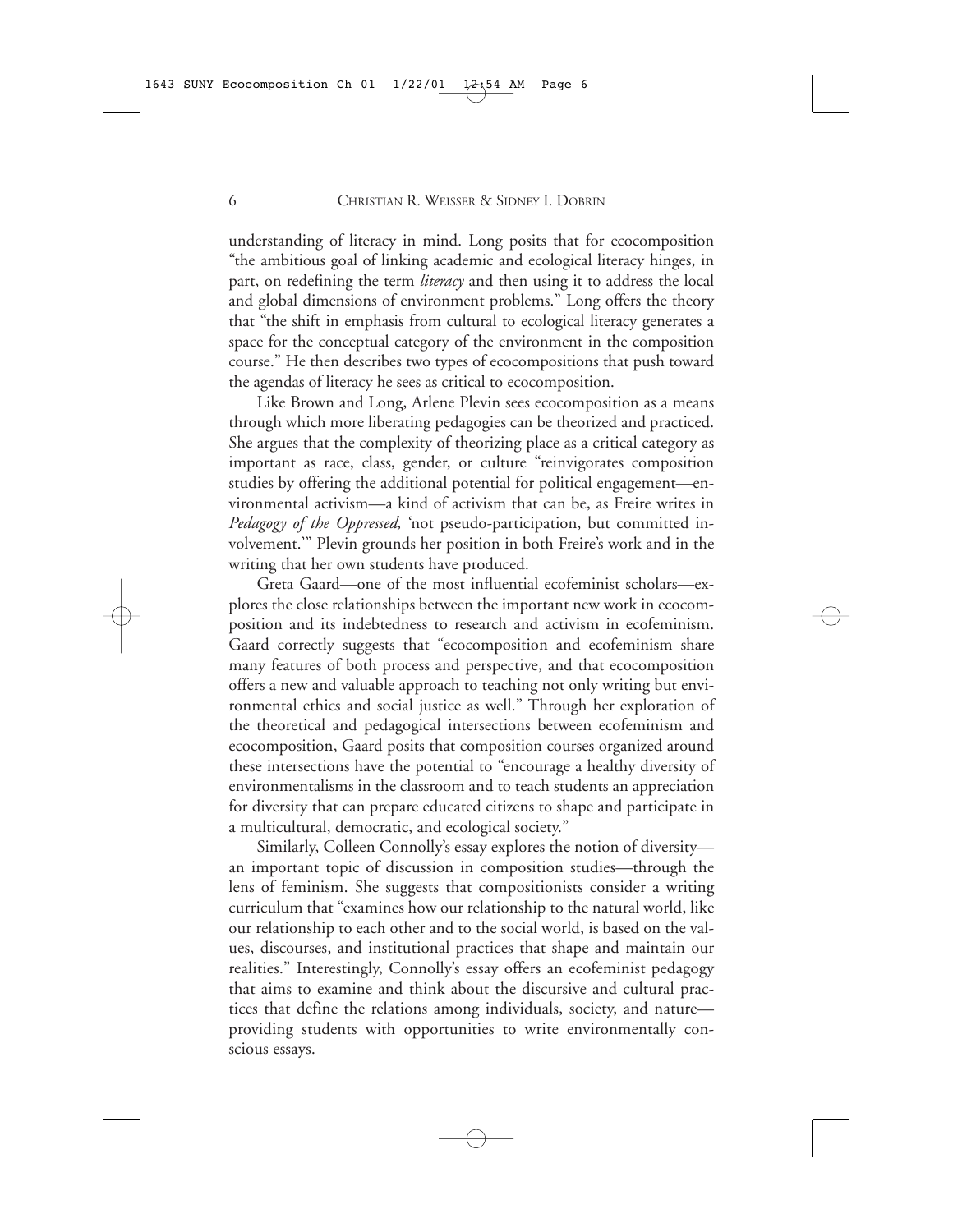Christopher J. Keller's "The Ecology of Writerly Voice: Authorship, Ethos, and Persona," theorizes as to why African-American students in a composition course engage nature writing differently than their white classmates. Keller's essay considers an assignment made to two sections of a composition course that provided as an option for an assignment to have students "retreat" to a natural setting and to write about that experience. Keller writes that "my intention is never to force students to visit natural places that may evoke discomfort or fear (students always have an option *not* to write the retreat narrative), but personally and pedagogically I hoped and still hope that through their writing students come to *experience, engage,* and *feel* more intimately the larger ecological web of life, in addition to becoming more aware of the current destruction and devastation of the natural world." What Keller found, however, upon receiving the final written assignments was that none of his African-American students chose the retreat option. His essay asks; "Why had most of the white students in my courses decided to write narratives of retreat while *all* the African-American students chose the assignment that let them stay away from nature and write instead about contemporary politics and issues of the environment?"

One key component of ecocomposition, as we have noted, is that it extends the boundaries of the classroom. That is, ecocomposition must include a component of activism and participation that moves beyond the classroom space. In her contribution, Annie Merrill Ingram discusses service learning as a critical facet of ecocomposition, and visa versa. She suggests that incorporating service learning into environmental writing courses is one way to extend ecocomposition, since a "service learning component benefits not only students and teacher—in terms of greater motivation, productivity, and investment in the course—but also the wider community, while broadening the scope and contribution of the class in real, tangible ways." Ingram's essay juxtaposes some insightful theoretical and pedagogical investigations of service learning in ecocomposition with an interesting narrative of one particular activity (a volunteer cleanup of a nature preserve) she used in a first-year writing course.

Like Ingram, Paul Linholdt urges us to approach ecocomposition as a form of civic participation, what he calls "applied composition," in order to make our work more meaningful and consequential. He argues that we should refigure composition in ways that "validate personal experience in our own work and in our classrooms" in order to move toward praxis and away from abstract theorizing. Linholdt suggests that to gain "greater consequentiality, the principles of rhetoric and composition need to be applied," and ecocomposition is an important arena in which this application can occur.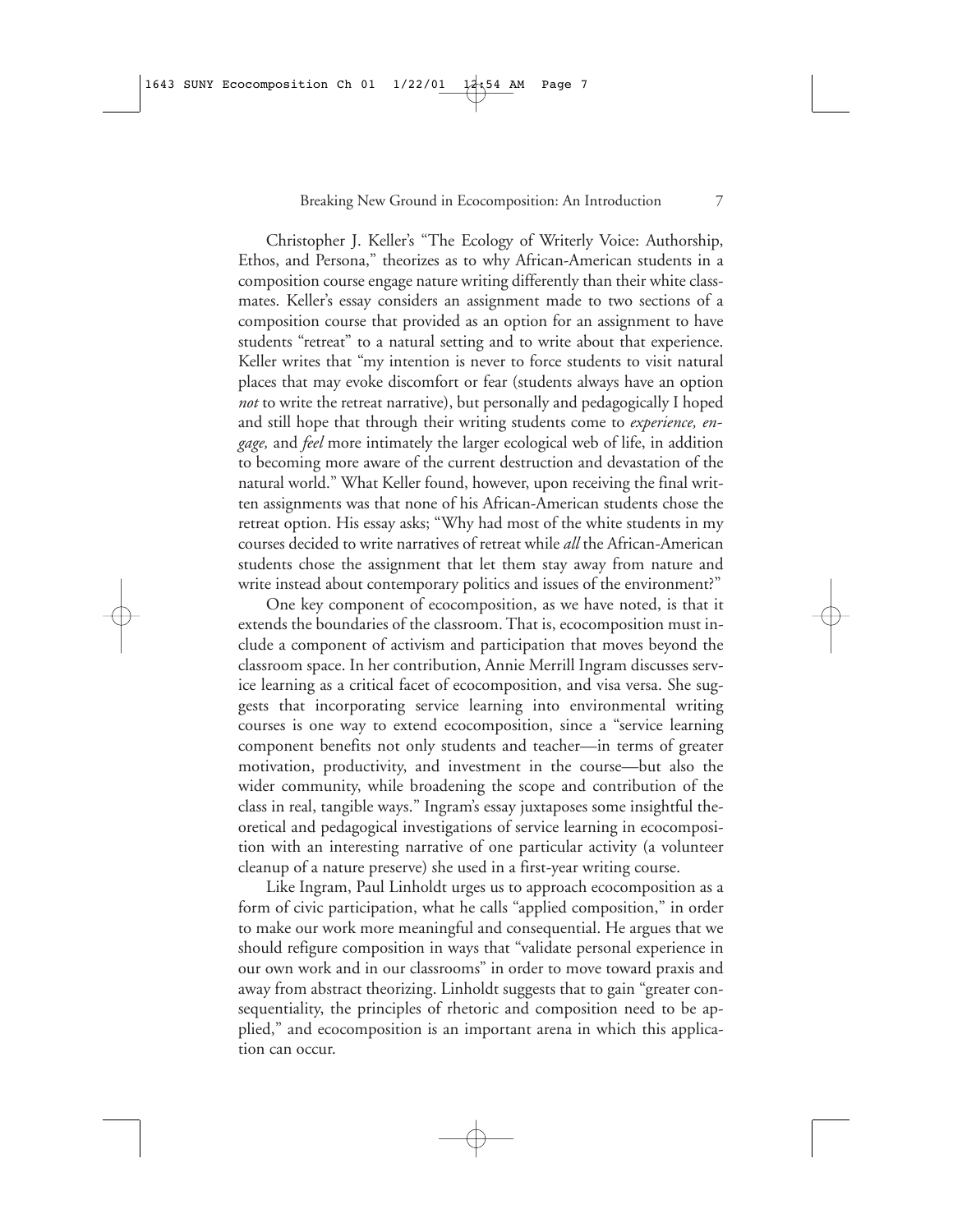In "Written In Its Own Season: Nature as Ground in the Postmodern World," Edward Lotto posits that "the postmodern world seems to delight in pulling the rug out from under us, in calling into question any ground we might try to stand on." He argues that the concept of nature can serve as the kind of nonfoundational authority that postmodern theorists such as Lester Faigley and Patricia Bizzell claim are needed in order to develop a national public discourse. Lotto claims that a careful use of nature "can indeed work as a ground for thought and action both in the classroom and in the world. It can serve as a powerful authority in a world that has at least the glimmerings of an ecological ethic, and it can be used in a nonfoundational way if we use if properly."

David Thomas Sumner's essay, "Don't Forget to Argue: Problems, Possibilities, and Ecocomposition," begins with a critique of the Association for the Study of Literature and the Environment's (ASLE) on-line publication of syllabi for courses that address environmental/ecological subject matter in English classrooms. Sumner was invited to assist with the portion of the publication that addressed composition classes in particular. Sumner's essay questions the ways in which composition is incorporated into these classes. He writes that "after editing these syllabi, it became clear to me that before embarking on a project we call "ecocomposition," we first need to discuss, argue about, and explore what we mean when we use the term *composition* and the role we see composition playing at the university." Sumner's experiences with the ASLE syllabi "makes it clear that as we begin to define the field of ecocomposition, we need to not only emphasize our commitment to the more-than-human world, but, if we expect to be taken seriously, we also need to be aware of how that commitment fits into contemporary rhetoric and composition theory and practice."

Finally, Bradley John Monsma examines the relationships between a number of environments—including the composition course, the campus, and the World Wide Web—and explores the problems and possibilities of incorporating these seemingly diverse spaces. His essay explains how he "put a whole class to work at compiling a natural history of our campus in a pursuit of wisdom appropriate to our place on the border between the Verdugo Hills and urban Los Angeles." Monsma suggest that while assignments done in webbed environments certainly do not insure that students will become better writers or more ecologically conscious, it might "encourage writers to respond more readily to other writing and to changes in the world."

What we hope readers will glean from this diverse collection of articles is the array of possibilities that ecocomposition holds for composition